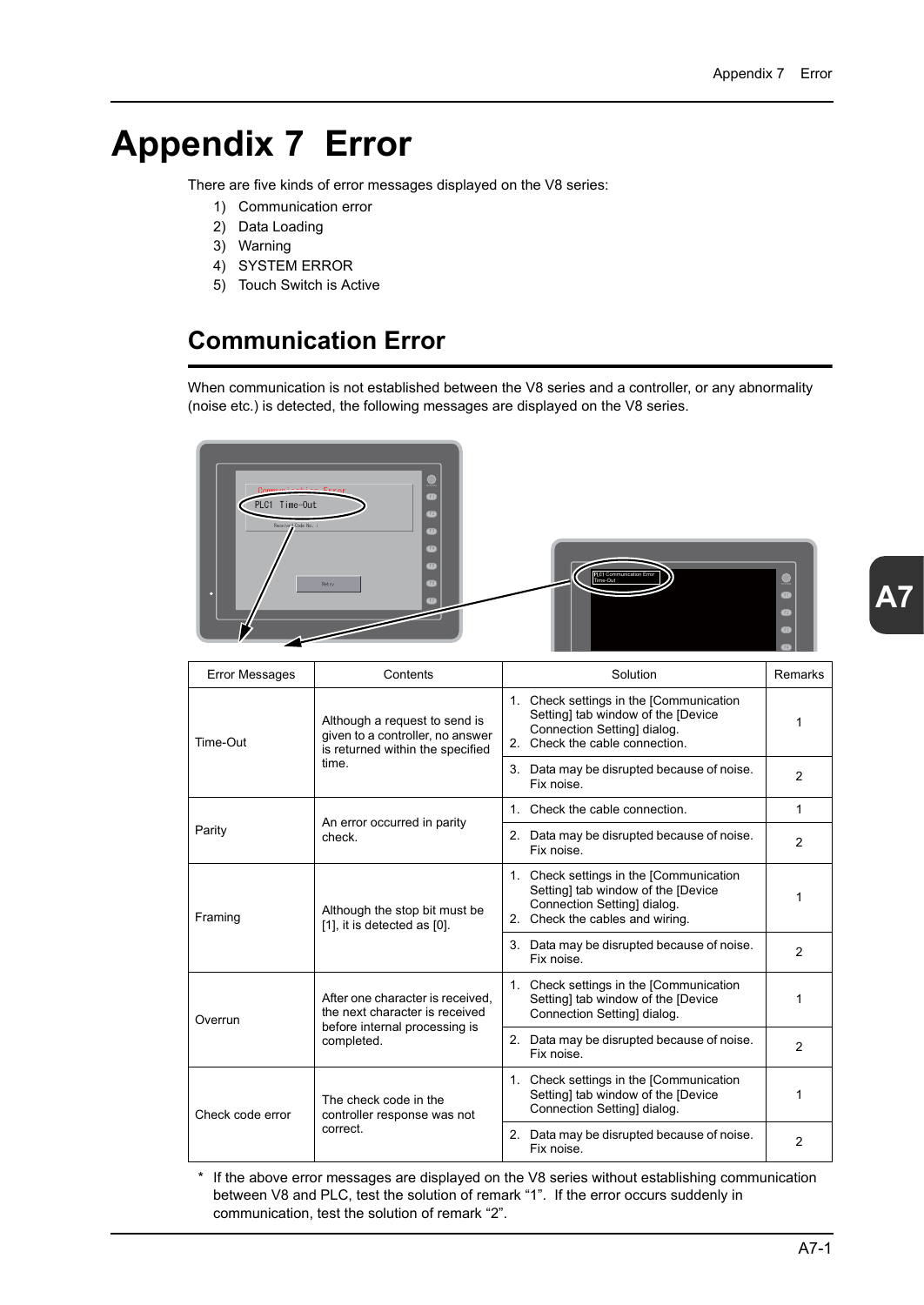| <b>Error Messages</b>                             | Contents                                                                                        | Solution                                                                                                         |  |
|---------------------------------------------------|-------------------------------------------------------------------------------------------------|------------------------------------------------------------------------------------------------------------------|--|
| Error code received                               | An error code was sent by a controller.<br>(NAK)                                                | Examine the controller error code and<br>solve the problem.                                                      |  |
| <b>Break</b>                                      | The controller's SD remains at the low<br>level.                                                | Examine the connection between the<br>controller's SD and the V8's RD.                                           |  |
| Invalid memory<br>(Mitsubishi CPU)                | You specified an address that exceeds<br>the memory range of the PLC that you<br>are linked to. | Check the type and range of memory<br>that you set.                                                              |  |
| Invalid CPU model<br>(Mitsubishi CPU)             | The PLC currently being supported<br>does not have a corresponding CPU.                         | Confirm whether or not the CPU that<br>you are using can be used with the<br>V8 series.                          |  |
| Format                                            | The code of the received data is<br>invalid.                                                    |                                                                                                                  |  |
| Compare<br>(HIDIC S10)                            | Transmission data and received data<br>are different.                                           | 1.<br>Confirm link unit settings.                                                                                |  |
| <b>NAK</b>                                        | A NAK code is received.                                                                         | (After making settings, cut power<br>to the controller.)                                                         |  |
| <b>Transaction Error</b><br>(Allen-Bradley PLC)   | Transmitted transaction data and<br>received transaction data are not in<br>agreement.          | 2.<br>Review the [Device Connection<br>Setting] ([System Setting] $\rightarrow$<br>[Device Connection Setting]). |  |
| <b>Communication Error</b>                        | An unclear communication error is<br>detected.                                                  | 3.<br>If errors only occur from time to<br>time, a noise-based<br>communication error may be                     |  |
| Count error<br>(Mitsubishi CPU and Q link unit)   | The expected data amount is different<br>from the count value.                                  | present.                                                                                                         |  |
| Command error<br>(Mitsubishi CPU and Q link unit) | The response code differs from the<br>expected code.                                            |                                                                                                                  |  |
| Invalid cassette<br>(Mitsubishi ACPU)             | This cassette is not included in the<br>memory cassettes currently being<br>supported.          | Contact your local distributor.                                                                                  |  |
| Password error<br>(Mitsubishi QCPU)               | The password is incorrect.                                                                      |                                                                                                                  |  |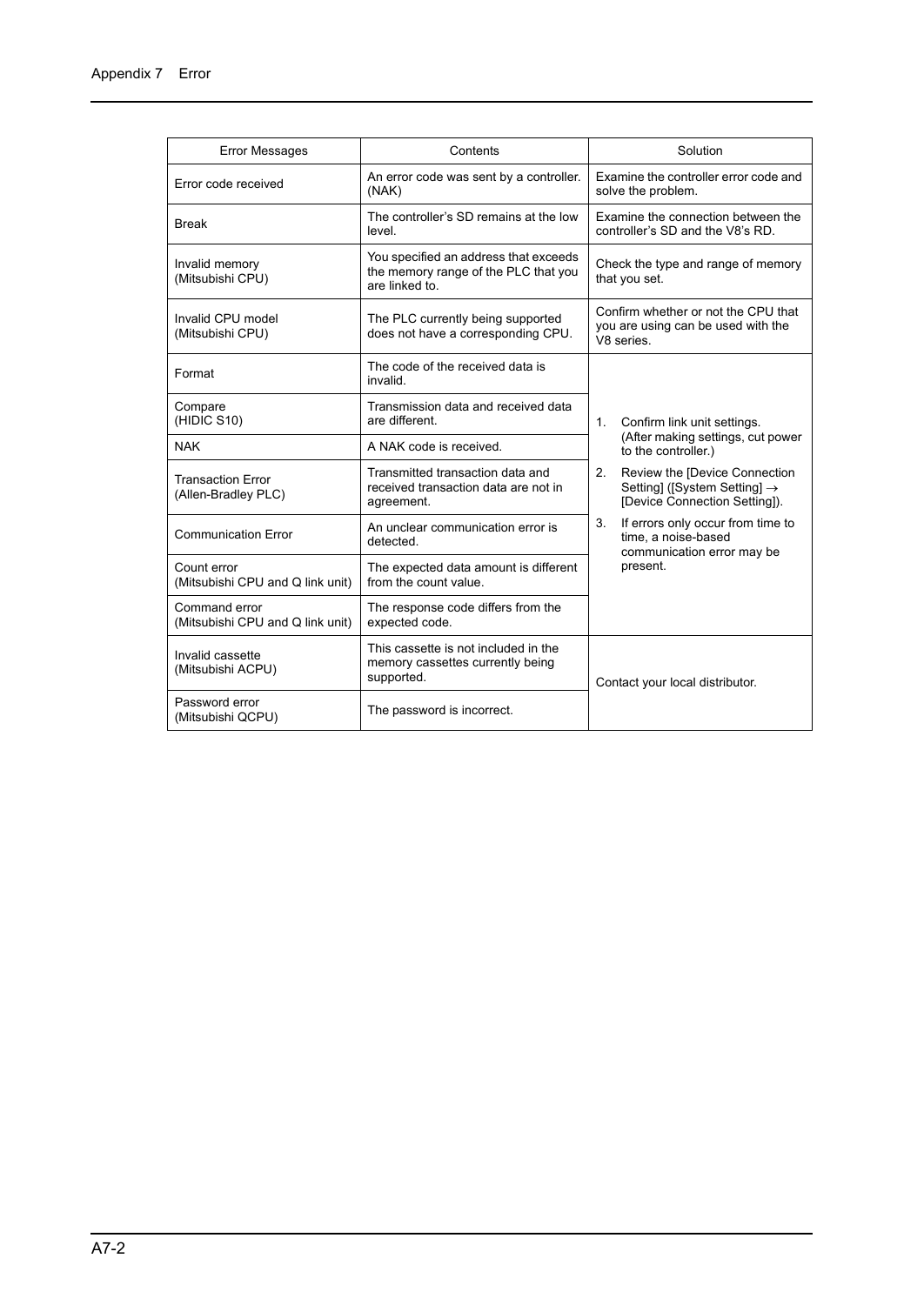# **Error Messages for Network Communication**

#### **Ethernet**

| Error Messages       | Contents                                                                                                                               | Solution                                                                                                                                 |
|----------------------|----------------------------------------------------------------------------------------------------------------------------------------|------------------------------------------------------------------------------------------------------------------------------------------|
| Ethernet Error: XXXX | The Ethernet status is saved at system<br>memory address \$s518 and a code<br>other than "0" (normal) is received.<br>XXXX : Error No. | For the contents and solution to each error<br>number, refer to Appendix 5 of the V8<br>Series Connection Manual separately<br>provided. |

# **CC-LINK**

| Error Messages            | Contents                                                                                                                                                           | Solution                                                     |
|---------------------------|--------------------------------------------------------------------------------------------------------------------------------------------------------------------|--------------------------------------------------------------|
| I/F Board Err             | The I/F unit for CC-LINK has an error.                                                                                                                             | Contact your local distributor.                              |
| <b>Station Number Err</b> | The port number set by a switch is not<br>within the setting range (1 to 64).                                                                                      | Specify the port number within the setting<br>range.         |
| Word Writing to Sp. Relay | Word writing to a special relay (M9000<br>and later) is attempted.<br>(Notes: Only bit writing is possible for<br>special relays when connecting with<br>CC-LINK.) | Do not attempt to perform word writing to<br>special relays. |

#### **OPCN-1**

| <b>Error Messages</b>                               | Contents                                                                                                                                                                                                                                                                                                                                                                                                                                           | Solution                                                                                                                                                                                                                                                                           |
|-----------------------------------------------------|----------------------------------------------------------------------------------------------------------------------------------------------------------------------------------------------------------------------------------------------------------------------------------------------------------------------------------------------------------------------------------------------------------------------------------------------------|------------------------------------------------------------------------------------------------------------------------------------------------------------------------------------------------------------------------------------------------------------------------------------|
| I/F Board Err                                       | The I/F unit for OPCN-1 has an error.                                                                                                                                                                                                                                                                                                                                                                                                              | Contact your local distributor.                                                                                                                                                                                                                                                    |
| Stat. No. out of range                              | The port number set by a switch is not<br>within the setting range (1 to 127).                                                                                                                                                                                                                                                                                                                                                                     | Specify the port number within the setting<br>range.                                                                                                                                                                                                                               |
| Network Link Error                                  | Cannot connect to the master station<br>in the network.                                                                                                                                                                                                                                                                                                                                                                                            | Check the condition of the master station<br>(PLC). Check the network connection.                                                                                                                                                                                                  |
| Network I/O Access Err                              | MONITOUCH has attempted to have<br>access to a memory area out of the<br>designated input/output words.                                                                                                                                                                                                                                                                                                                                            | Check the memory for the network I/O in<br>the screen data file.                                                                                                                                                                                                                   |
| <b>Waiting for Reply</b>                            | 1. Less than "Max int" time<br>(communication monitoring time<br>for salve station) set on the PLC for<br><b>OPCN-1</b> communications<br>2. Timeout on the V8 series<br>(The timeout time can be set in the<br>[Device Connection Setting] dialog<br>that is displayed by selecting<br>[System Setting] $\rightarrow$ [Device<br>Connection Setting] on the<br>V-SFT-5 editor.)<br>This error is indicated when the above<br>1 and 2 are present. | When the "Max int" time is too long<br>(infinite, for example) on the PLC, it is not<br>possible to know whether or not the<br>response from the PLC is correctly made.<br>This error message disappears when a<br>response from the PLC is received within<br>the "Max int" time. |
| Word Writing to Sp. Relay<br>(Mitsubishi: A Series) | Word writing to a special relay (M9000<br>and later) is attempted.<br>(Notes: Only bit writing is possible for<br>special relays when connecting with<br>$OPCN-1.$                                                                                                                                                                                                                                                                                 | Do not attempt to perform word writing to<br>special relays.                                                                                                                                                                                                                       |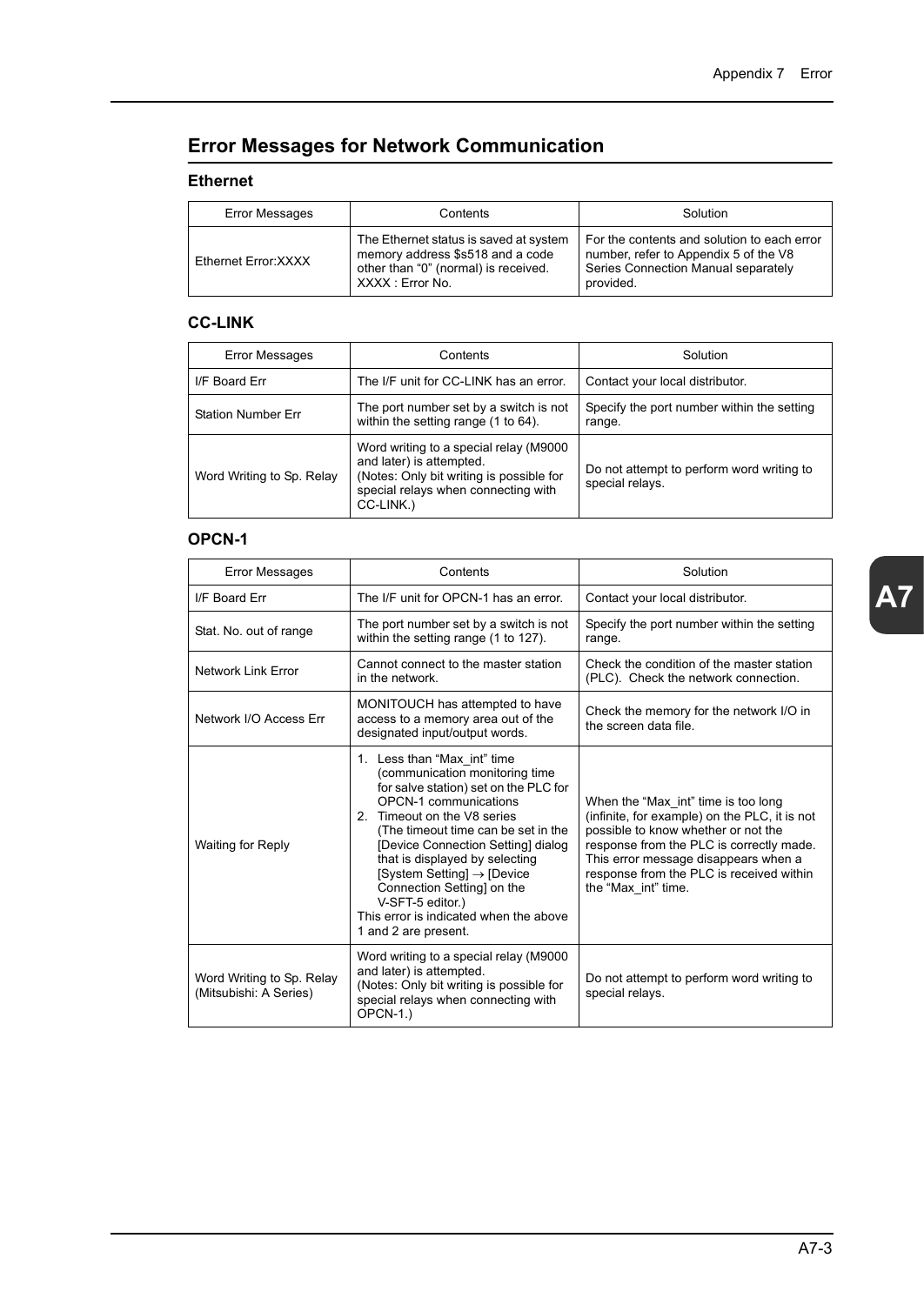# **T-LINK**

| <b>Error Messages</b>                              | Contents                                                                                                                                                                           | Solution                                                                                                                              |
|----------------------------------------------------|------------------------------------------------------------------------------------------------------------------------------------------------------------------------------------|---------------------------------------------------------------------------------------------------------------------------------------|
| T-LINK I/F Board Err                               | The I/F unit for T-LINK has an error.                                                                                                                                              | Contact your local distributor.                                                                                                       |
| Network I/O Access Err                             | MONITOUCH has attempted to have<br>access to a memory area out of the<br>designated input/output words.                                                                            | Check the memory for the network I/O in<br>the screen data file.                                                                      |
| <b>Communication Error</b><br>Received Code No. 22 | The PLC loader is being accessed so<br>that processing is not performed on<br>the V8 series. (This error occurs<br>during program transfer from the PLC<br>loader for most cases.) | Wait for the PLC loader to finish<br>processing, and press the [RETRY] switch<br>on the V8 screen.                                    |
| <b>Communication Error</b><br>Received Code No. 32 | An attempt to access an area that<br>does not exist within the PLC is made.<br>Example: A file area (W) that is not<br>defined with the PLC program                                | Check the PLC memory addresses set in<br>the screen data file.                                                                        |
| <b>Communication Error</b><br>Received Code No. 36 | The number of monitor registration<br>points is too small.                                                                                                                         | Correct the number of monitor registration<br>points. For monitor registration, refer to the<br>user manual of the PLC you are using. |

### **PROFIBUS-DP**

| Error Messages | Contents                                                                                                                                                               | Solution                                                                                                                                                               |
|----------------|------------------------------------------------------------------------------------------------------------------------------------------------------------------------|------------------------------------------------------------------------------------------------------------------------------------------------------------------------|
|                | "Check" is displayed 2 or 3 seconds<br>before this error occurs when<br>connecting the V8 series and<br>PROFIBUS-DP in the RUN mode.                                   | The setting for [Own Stat. No.] on the V8<br>series is discrepant with that for [Address]<br>for [V8 series] on the SIMATIC Manager.<br>Check and correct the setting. |
| Time-Out       | A screen is displayed instantaneously<br>(= communications performed) before<br>this error occurs when connecting the<br>V8 series and PROFIBUS-DP in the<br>RUN mode. | The DB address set on the V8 screen may<br>not exist on the PLC (memory over).<br>Check the setting.                                                                   |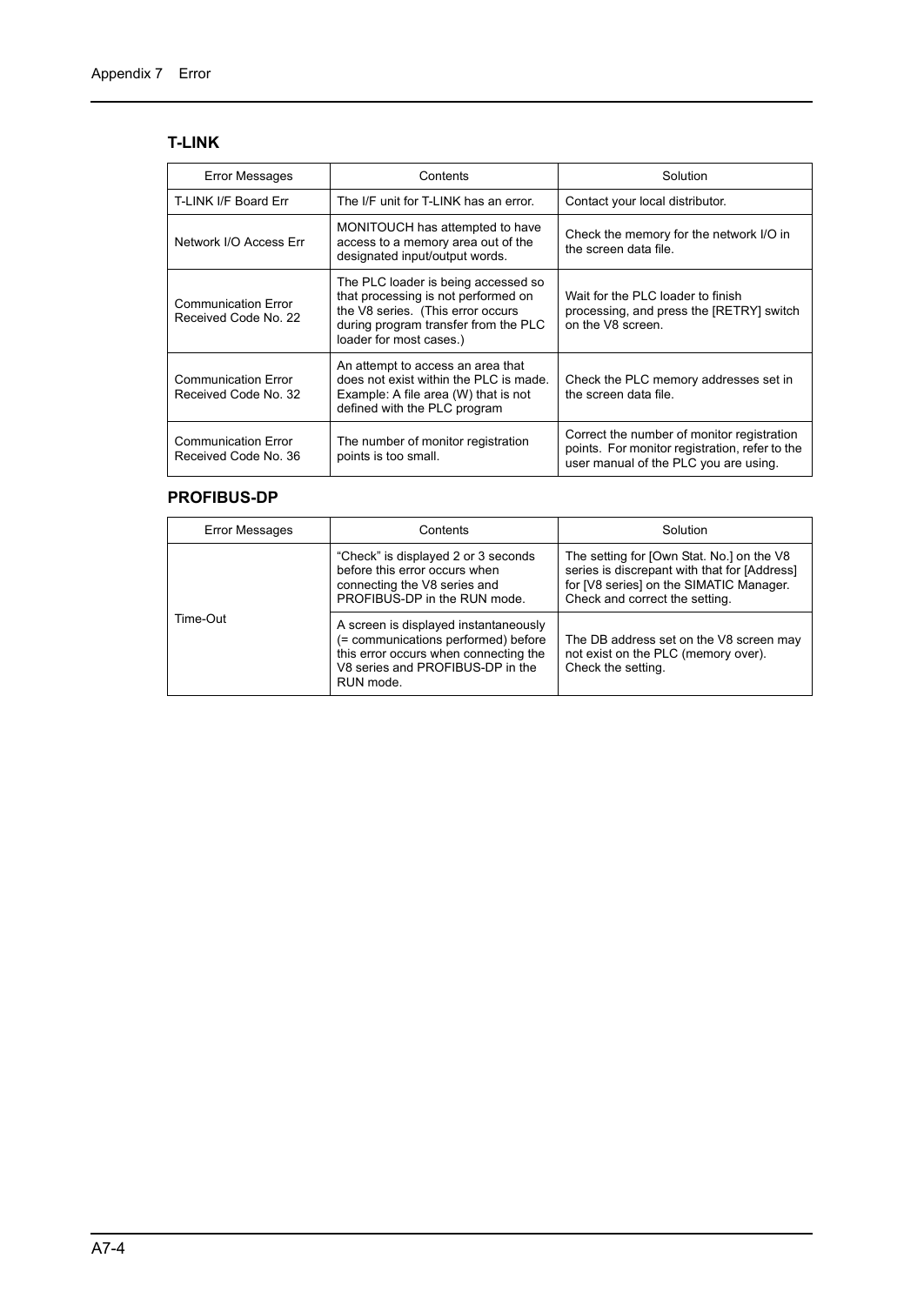# **DeviceNet**

○: Extinguished ●: Illuminated ◎: Blinking

| <b>Error Messages</b>                    |       | LED        | Contents                                                                                                                    | Solution                                                                                                                                                                                                                                                                              |                                                                                                                                                                                                  |
|------------------------------------------|-------|------------|-----------------------------------------------------------------------------------------------------------------------------|---------------------------------------------------------------------------------------------------------------------------------------------------------------------------------------------------------------------------------------------------------------------------------------|--------------------------------------------------------------------------------------------------------------------------------------------------------------------------------------------------|
|                                          | ΜS    | <b>NS</b>  |                                                                                                                             |                                                                                                                                                                                                                                                                                       |                                                                                                                                                                                                  |
|                                          | Red   |            | Reading or writing to RAM is not<br>performed normally during<br>initialization check.                                      | • Turn the power on again.<br>If recovery is not possible, a fault is<br>suspected.                                                                                                                                                                                                   |                                                                                                                                                                                                  |
| Initialization error                     |       |            | Start-up information check error:<br>The baud rate is outside the<br>specified range.                                       | • Make the baud rate (using DIP<br>switch 7 and 8) the same as set<br>for the master on "CU-07" and<br>turn on the power again.<br>If recovery is not possible, a fault is<br>suspected.                                                                                              |                                                                                                                                                                                                  |
|                                          |       | O          | Start-up information check error:<br>Excessive size for input                                                               | On the V-SFT-5 editor, select<br>$System Setting$ ] $\rightarrow$ [Device]<br>Connection Setting]. In the<br>[Input/Output Word Counts<br>Setting] tab window, enter the<br>desired value of up to 128 words<br>for [Input Range]. Then turn on<br>the power again.                   |                                                                                                                                                                                                  |
|                                          |       |            | Start-up information check error:<br>Excessive size for output                                                              | On the V-SFT-5 editor, select<br>$\bullet$<br>[System Setting] $\rightarrow$ [Device<br>Connection Setting]. In the<br><b>IInput/Output Word Counts</b><br>Setting] tab window, enter the<br>desired value of up to 128 words<br>for [Output Range]. Then turn on<br>the power again. |                                                                                                                                                                                                  |
| <b>BUS OFF Error</b>                     | Green | Red        | • The communication cable is<br>short-circuited at start-up.<br>The baud rate does not match<br>the setting for the master. | • Check the wiring and turn on the<br>power again.<br>Make the baud rate (using DIP<br>$\bullet$<br>switch 7 and 8) the same as set<br>for the master on "CU-07" and<br>turn on the power again.                                                                                      |                                                                                                                                                                                                  |
| Node Address<br><b>Duplication Error</b> | Green | Red        | The same node address is<br>already used for the master or<br>some other slave.                                             | $\bullet$<br>Check the node address and<br>correct it to an address which is<br>not used yet (using DIP switch 1<br>to 6) on "CU-07". Then turn on<br>the power again.                                                                                                                |                                                                                                                                                                                                  |
|                                          |       |            | The network power is off.                                                                                                   | • Turn on the network power<br>supply.                                                                                                                                                                                                                                                |                                                                                                                                                                                                  |
| Network Error                            | Green |            | О                                                                                                                           | No other devices exist on the<br>network.                                                                                                                                                                                                                                             | Check the wiring and turn on the<br>$\bullet$<br>power again.<br>• Make the baud rate (using DIP<br>switch 7 and 8) the same as set<br>for the master on "CU-07" and<br>turn on the power again. |
|                                          |       | ⊚<br>Red   | I/O time-out:<br>Communication with the master<br>has become disabled.                                                      | Check the conditions of the<br>master power supply.<br>Check the wiring.<br>$\bullet$                                                                                                                                                                                                 |                                                                                                                                                                                                  |
|                                          |       | ◎<br>Green | No connection exists.                                                                                                       | • Check the wiring.                                                                                                                                                                                                                                                                   |                                                                                                                                                                                                  |
| <b>Definition Error</b>                  |       |            | The returned error code is not<br>supported by the DeviceNet.                                                               | Review the settings below:<br>Master setting<br>• CU-07 setting<br>• V-SFT-5 setting<br>• Wiring                                                                                                                                                                                      |                                                                                                                                                                                                  |

\* Depending on the errors detected, turning on the power again may be necessary on the master as well as on the V8 series.

**A7**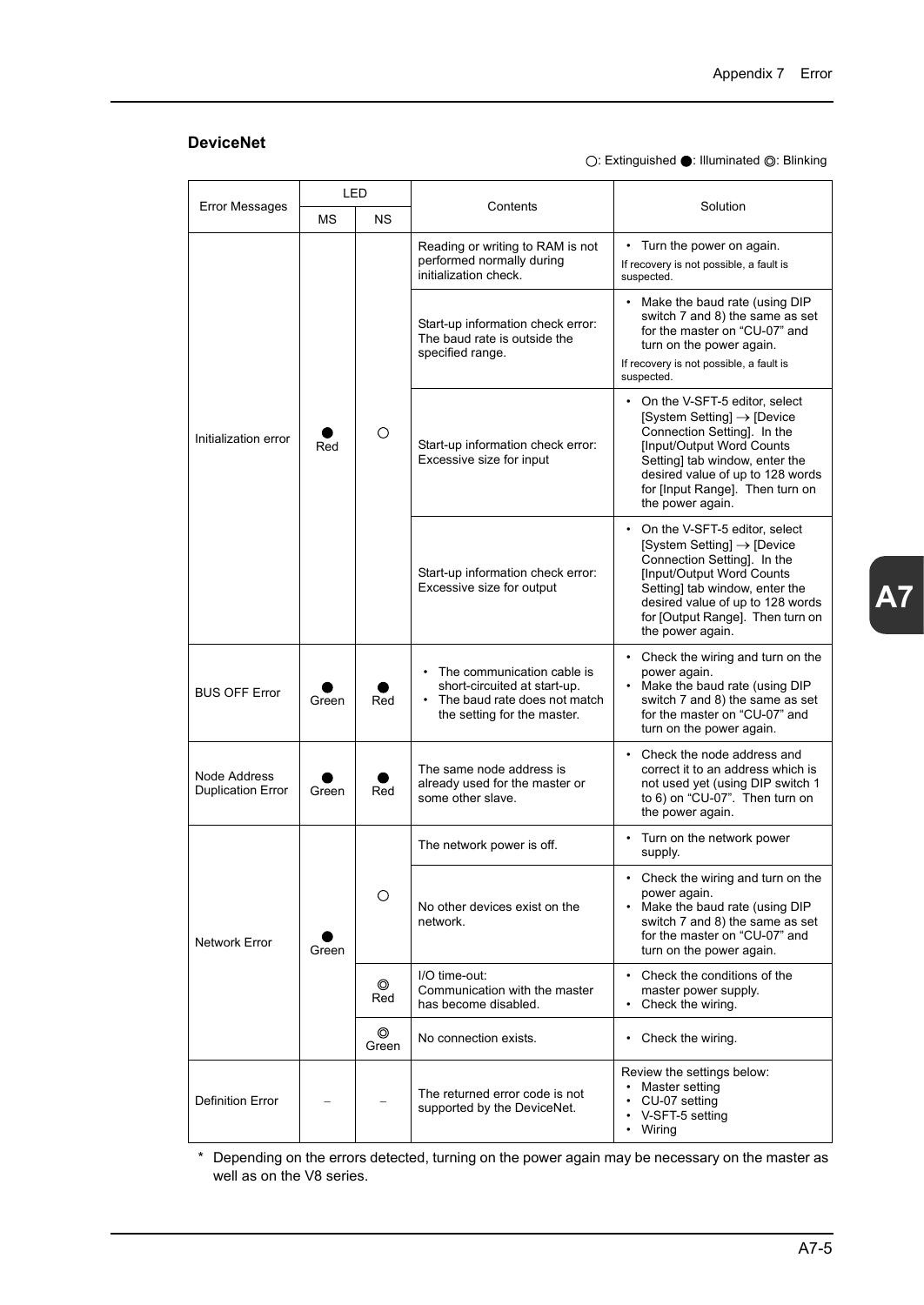# **Data Loading**

If an error is detected on the screen data in the RUN mode, the following messages are displayed on the V8 series.





| <b>Error Messages</b> | Contents                                         | Solution                                                                                                                                                                                                                                                                         |
|-----------------------|--------------------------------------------------|----------------------------------------------------------------------------------------------------------------------------------------------------------------------------------------------------------------------------------------------------------------------------------|
| Screen No. Error      | There is no setting for the received screen.     | At the start of communications, the V8<br>series regards the value in the read area "n<br>+ 2" as the screen number.<br>Check that this value is an existing screen<br>number on the controller.                                                                                 |
| Error: XX (XX: XXX)   | There is an error in the created screen<br>data. | According to the item number and the<br>sub-item number displayed on the V8<br>series, find the edited screen where the<br>error occurs. Check the contents of the<br>error (error number) and remove the error.<br>Error: XX (XX: XXX)<br>Sub-item No.<br>Item No.<br>Error No. |

# **Error Numbers**

#### **Error No.**

#### **\* Error numbers with "\*" do not occur under ordinary circumstances. If any of these errors are displayed, contact your local distributor.**

| Error No. | Problem                                                                                  | Solution                                                                                                                                                                                       |
|-----------|------------------------------------------------------------------------------------------|------------------------------------------------------------------------------------------------------------------------------------------------------------------------------------------------|
| 3         | Data version does not match the MONITOUCH<br>system program version.                     | Transfer the MONITOUCH system program<br>from Editor.<br>If not corrected, check the Editor version and<br>the system program version of the V8 series.<br>and contact your local distributor. |
| 10        | The communications board does not match the<br>I/F driver.                               | The I/F board does not match the I/F driver.<br>Check the I/F driver and transfer data again.                                                                                                  |
| 11        | The PLC model set in the screen data does not<br>match the I/F driver.                   | Check the PLC model and transfer the I/F driver<br>again.                                                                                                                                      |
| 12        | The I/F driver version does not match the<br>version of screen data.                     | Check the Editor version and the I/F driver<br>version, and contact your local distributor.                                                                                                    |
| 13        | The I/F driver version does not match the<br>version of the MONITOUCH system program.    | Check the I/F driver version and the system<br>program (SYSTEM PROG.) version of the V8<br>series, and contact your local distributor.                                                         |
| 15        | The display language on MONITOUCH does<br>not match the language set in the screen data. | Check the MONITOUCH model and the<br>language used for the created data.                                                                                                                       |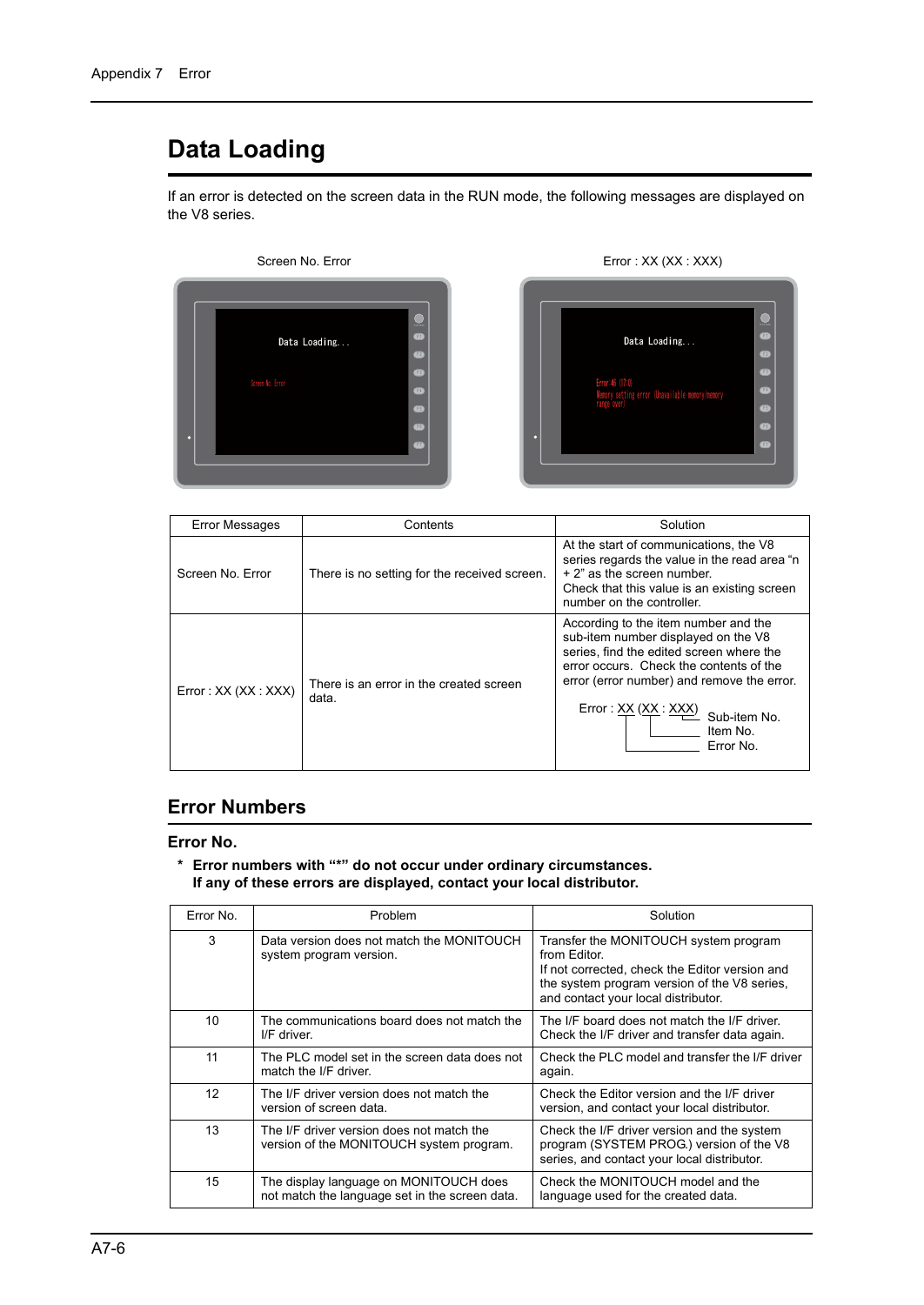| Error No. | Problem                                                                                                                              | Solution                                                                                                                                                                                                                                                                                                                                                                                                                                                                                                                                     |
|-----------|--------------------------------------------------------------------------------------------------------------------------------------|----------------------------------------------------------------------------------------------------------------------------------------------------------------------------------------------------------------------------------------------------------------------------------------------------------------------------------------------------------------------------------------------------------------------------------------------------------------------------------------------------------------------------------------------|
| 17        | The network I/O number exceeds the usable<br>number range.                                                                           | Set a number within the usable range.                                                                                                                                                                                                                                                                                                                                                                                                                                                                                                        |
| 19        | An I/F driver that MONITOUCH does not<br>support is transferred.                                                                     | Transfer the correct I/F driver.                                                                                                                                                                                                                                                                                                                                                                                                                                                                                                             |
| 20        | The maximum capacity of the buffering area<br>has been exceeded.                                                                     | Data capacity to be saved in DRAM at the<br>primary storage target (buffering area setting)<br>has exceeded the maximum available capacity.<br>Reduce the number set for [No. of Samples].                                                                                                                                                                                                                                                                                                                                                   |
| 22        | The buffer number specified for trend or alarm<br>item has not been set.                                                             | Set the buffer number in the [Buffering Area<br>Setting] dialog from the [System Setting] menu.                                                                                                                                                                                                                                                                                                                                                                                                                                              |
| $23*$     | Memory card file No. error                                                                                                           | Contact your local distributor.                                                                                                                                                                                                                                                                                                                                                                                                                                                                                                              |
| 24        | The output file number in the buffering area<br>setting is not unique or [Buffering File] is not set<br>for the memory card setting. | When [Secondary storage target: Memory Card]<br>is selected in the buffering area setting, the<br>output file number can be set. However, the set<br>output file number already exists.<br>As another possibility, [Type: Buffering File] is<br>not set in the [Memory Card Setting] dialog<br>though [Secondary storage target: Memory<br>Card] is selected.<br>Check the output file number in the [Buffering]<br>Area Setting] dialog, and set correctly.<br>If not successful, check the setting in the<br>[Memory Card Setting] dialog. |
| 25        | The number of sampled words in the buffering<br>area setting is exceeded.                                                            | Check the value set for [Word Count] in the<br>[Buffering Area Setting] dialog.<br>Bit Synchronization, Constant Sampling, Alarm<br>Logging, Device Memory Map:<br>128 words maximum<br>Alarm Tracking, Time Order Alarming:<br>1024 words maximum                                                                                                                                                                                                                                                                                           |
| 26        | The trend and alarm items that refer to the<br>buffering area are too many.                                                          | The items that refer to the buffering area are too<br>many on one screen (16 items maximum).<br>Reduce the number of trend/alarm items placed<br>on the screen.                                                                                                                                                                                                                                                                                                                                                                              |
| $27*$     | There is an error in the buffering area setting.                                                                                     | Contact your local distributor.                                                                                                                                                                                                                                                                                                                                                                                                                                                                                                              |
| 28        | The same function is set for both MJ1 and MJ2<br>ports.                                                                              | Check the setting in the [Device Connection<br>Setting] dialog and set correctly.                                                                                                                                                                                                                                                                                                                                                                                                                                                            |
| 29        | The memory capacity is insufficient.                                                                                                 | Decrease the value set for [No. of Samples] for<br>DRAM at the primary storage target (buffering<br>area setting).<br>Reduce the value set for [Word Count] for an<br>alarm item.<br>Delete the following settings if not necessary.<br>- Multi-link/Multi-link2<br>- Ladder monitor<br>- Connection devices not used<br>If not corrected, contact your local distributor.                                                                                                                                                                   |
| 30        | The number of registered items is too many.                                                                                          | Reduce the number of items.                                                                                                                                                                                                                                                                                                                                                                                                                                                                                                                  |
| 31        | The memory capacity for the registered items is<br>insufficient.                                                                     | Take the following action for the relevant<br>screen.<br>Reduce the value set for [Word Count] for time<br>order alarming.<br>Reduce the value set for [Word Count] for alarm<br>tracking.<br>Reduce the value set for [Executing Relays] for<br>bit order alarming.<br>Reduce the number of items placed on the<br>screen.                                                                                                                                                                                                                  |
| 32        | The number of items that uses the memory<br>exceeds the available number.                                                            | Reduce the number of items.                                                                                                                                                                                                                                                                                                                                                                                                                                                                                                                  |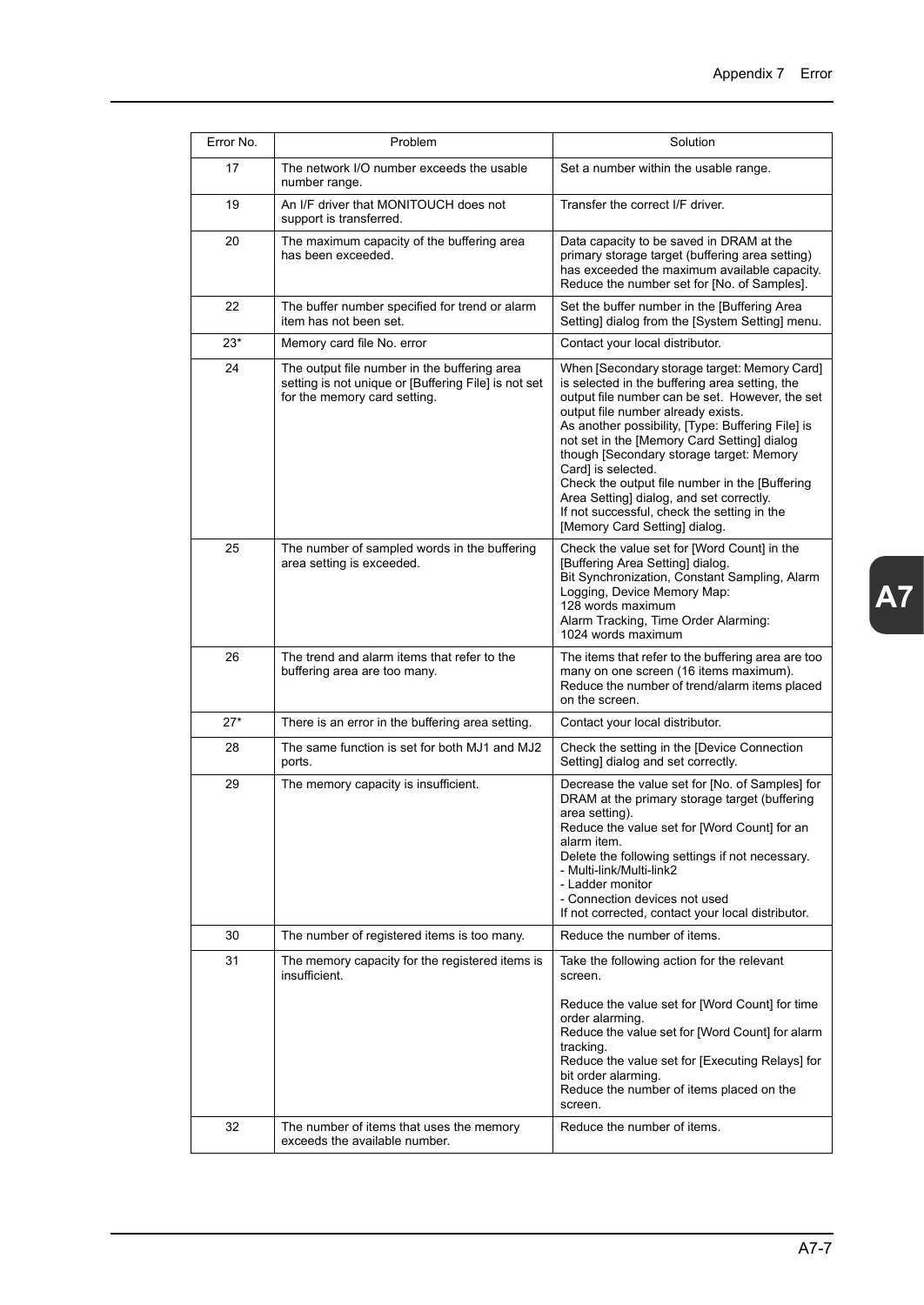| Error No. | Problem                                                                                                                   | Solution                                                                                                                                                                                          |
|-----------|---------------------------------------------------------------------------------------------------------------------------|---------------------------------------------------------------------------------------------------------------------------------------------------------------------------------------------------|
| 33        | The maximum settable number of switches and<br>lamps has been exceeded.                                                   | The number of switches and lamps placed on<br>the screen has exceeded 1024. Switches and<br>lamps on overlap displays are included in this<br>number.<br>Reduce the number of switches and lamps. |
| 34        | The items that occupy the memory area exceed<br>the available work memory capacity.                                       | Reduce the amount of data.                                                                                                                                                                        |
| 35*       | Variable length data error                                                                                                |                                                                                                                                                                                                   |
| $36*$     | <b>ITEM</b> error                                                                                                         |                                                                                                                                                                                                   |
| $37*$     | Component ITEM error                                                                                                      |                                                                                                                                                                                                   |
| $38*$     | Component error                                                                                                           |                                                                                                                                                                                                   |
| $40*$     | Group byte count error                                                                                                    | Contact your local distributor.                                                                                                                                                                   |
| $41*$     | Recognition flag error                                                                                                    |                                                                                                                                                                                                   |
| $42*$     | Function ITEM error                                                                                                       |                                                                                                                                                                                                   |
| $43*$     | Function ITEM end error                                                                                                   |                                                                                                                                                                                                   |
| $44*$     | Group ITEM end error                                                                                                      |                                                                                                                                                                                                   |
| 46        | An unavailable memory address is set or the<br>available memory range is exceeded.                                        | Check the memory setting.                                                                                                                                                                         |
| 47        | IDs of the items in screen library with setting<br>limitations are duplicate on a screen.                                 | Check the IDs and keep them unique.                                                                                                                                                               |
| 48        | The network table number set for Ethernet local<br>port IP address is the same as the network table<br>number of the PLC. | Check and set the network table number again.                                                                                                                                                     |
| 49*       | Group ITEM error                                                                                                          |                                                                                                                                                                                                   |
| $50*$     | Link ITEM error                                                                                                           | Contact your local distributor.                                                                                                                                                                   |
| $51*$     | Editor ITEM error                                                                                                         |                                                                                                                                                                                                   |
| 52        | The overlap ID is illegal and must be a value<br>from "0" to "2".                                                         | Check the overlap ID and set correctly.                                                                                                                                                           |
| 53        | In the call-overlap setting, an overlap library<br>number with no data registration is specified.                         | Specify an overlap library number registered on<br>the multi-overlap edit window.                                                                                                                 |
| 54        | Overlap displays occupy too much memory<br>capacity.                                                                      | Reset the overlap display data size.                                                                                                                                                              |
| 55*       | Multi-overlap header error                                                                                                |                                                                                                                                                                                                   |
| $56*$     | Graphic undefined command error                                                                                           |                                                                                                                                                                                                   |
| $57*$     | Graphic ITEM error                                                                                                        | Contact your local distributor.                                                                                                                                                                   |
| 58*       | Graphic execution error                                                                                                   |                                                                                                                                                                                                   |
| 59*       | Switch function error                                                                                                     |                                                                                                                                                                                                   |
| 60        | Switch operating area error                                                                                               | Reset the switch operating area.                                                                                                                                                                  |
| 61*       | Statistic graph % display No. over                                                                                        |                                                                                                                                                                                                   |
| $62*$     | Multi data over                                                                                                           | Contact your local distributor.                                                                                                                                                                   |
| 63        | The selection order number of data blocks (a<br>maximum of four) is duplicated.                                           | Check the data block selection order number<br>and set correctly.                                                                                                                                 |
| 64*       | Data display element No. error                                                                                            | Contact your local distributor.                                                                                                                                                                   |
| 65        | The scale or graph is not set correctly in the<br>settings for trend graph or trend sampling.                             | Correct the settings for [Scale Max. Value] and<br>[Scale Min. Value] or [Graph Max. Value] and<br>[Graph Min. Value] in the dialog.                                                              |
| 66*       | Internal circle radius is "0".                                                                                            |                                                                                                                                                                                                   |
| $67*$     | The number of X-axis data points is equal to or<br>less than zero.                                                        | Contact your local distributor.                                                                                                                                                                   |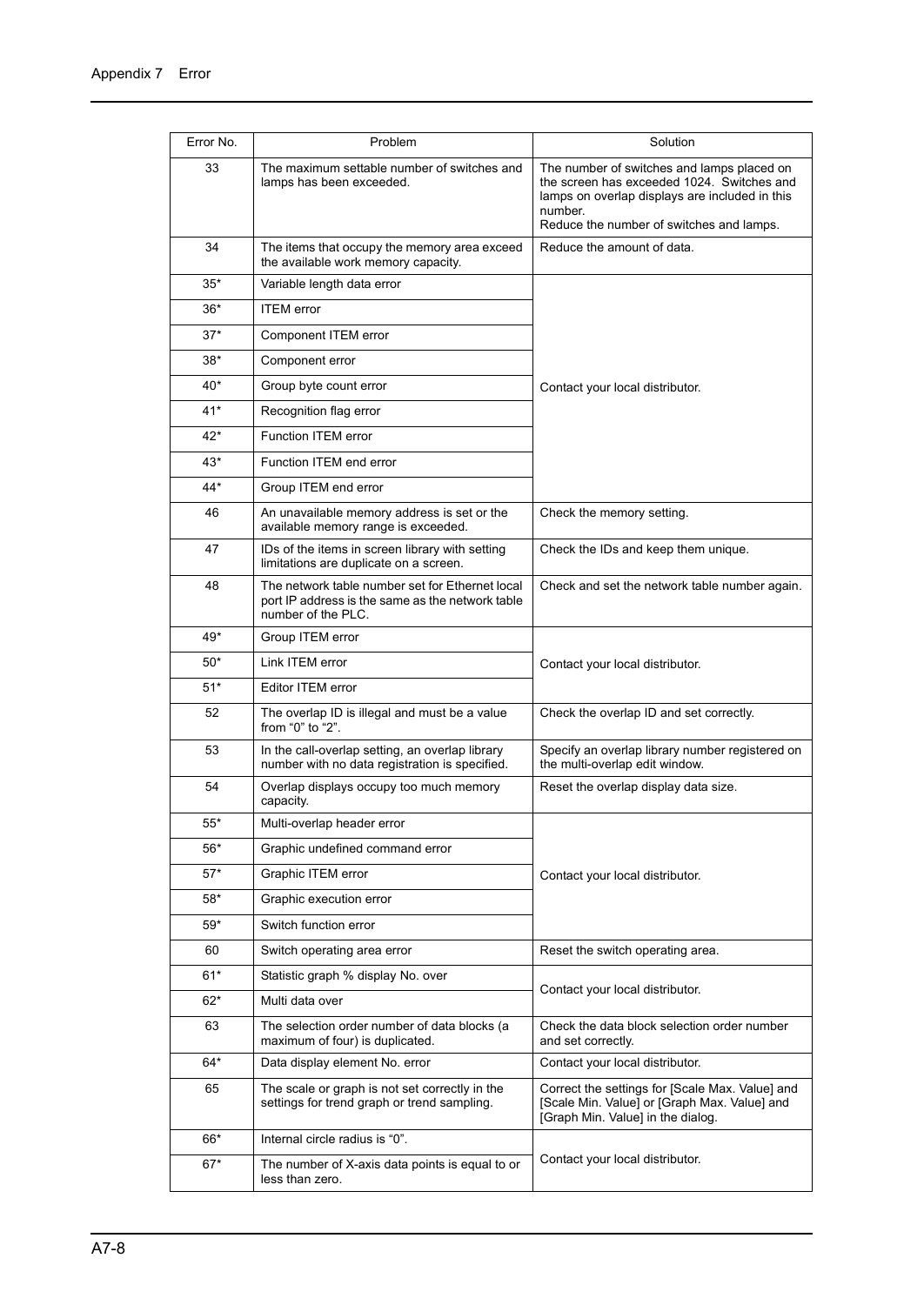| Error No. | Problem                                                                                                                               | Solution                                                                                                                                                                                                                                                                                                                                                                                                                                                              |
|-----------|---------------------------------------------------------------------------------------------------------------------------------------|-----------------------------------------------------------------------------------------------------------------------------------------------------------------------------------------------------------------------------------------------------------------------------------------------------------------------------------------------------------------------------------------------------------------------------------------------------------------------|
| 68        | The display area is insufficient for the area<br>(lines) that is displayed by one bit (bit order<br>alarming).                        | Check the [No. of Lines per Relay] in the [Bit]<br>Order Alarming] dialog and enlarge the display<br>area if necessary.                                                                                                                                                                                                                                                                                                                                               |
| 69        | A pattern or frame larger than the screen size<br>has been specified.                                                                 | Re-set the pattern or frame.                                                                                                                                                                                                                                                                                                                                                                                                                                          |
| 70        | The number of columns or lines of data sheet is<br>exceeded.                                                                          | Check the data sheet columns/lines, and set<br>correctly.                                                                                                                                                                                                                                                                                                                                                                                                             |
| 71        | The maximum part size in the closed area graph<br>has been exceeded.                                                                  | The part size in the closed area graph has<br>exceeded 64 kB.<br>Reduce the data size of the parts.                                                                                                                                                                                                                                                                                                                                                                   |
| 72        | The setting for real time printing of alarm<br>logging has exceeded the upper limit, or the<br>specified buffer number is not unique. | There are four or more alarm logging parts with<br>$\boxed{\vee}$ Real Time Print]. As another possibility,<br>there are two or more alarm logging parts with<br>the same [Buffer No.] with $[\sqrt{]}$ Real Time Print].<br>Make the setting for $\lceil \bigcirc \rceil$ Real Time Print] within<br>the limit. If not solved, check the Editor version<br>and the system program (SYSTEM PROG.)<br>version of the V8 series, and contact your local<br>distributor. |
| 73        | There are four or more video items on one<br>screen. (including the screen library)                                                   | Check the number of video items and reduce<br>the number.                                                                                                                                                                                                                                                                                                                                                                                                             |
| 74        | Animation item is placed other than the base<br>screen (screen library, etc.).                                                        | Place the animation item on the base screen.                                                                                                                                                                                                                                                                                                                                                                                                                          |
| 75        | The screen data type is not consistent.                                                                                               | Transfer the system program of the V8 series<br>from Editor.                                                                                                                                                                                                                                                                                                                                                                                                          |
| 76        | The number of executing relays for bit order<br>alarming is exceeded.                                                                 | Check the value set for [Executing Relays].<br>4096 maximum<br>Universal serial:<br>Other PLCs:<br>512 maximum                                                                                                                                                                                                                                                                                                                                                        |
| $77*$     | Expanded graphic ITEM error                                                                                                           |                                                                                                                                                                                                                                                                                                                                                                                                                                                                       |
| 78*       | Expanded function ITEM error                                                                                                          | Contact your local distributor.                                                                                                                                                                                                                                                                                                                                                                                                                                       |
| 79        | Component parts occupy too much memory<br>capacity.                                                                                   | Reduce the number of component parts.                                                                                                                                                                                                                                                                                                                                                                                                                                 |
| $80*$     | Macro: Undefined command error                                                                                                        | Contact your local distributor.                                                                                                                                                                                                                                                                                                                                                                                                                                       |
| 81        | Macro: The numbers of FOR and NEXT<br>commands are not the same. FOR-NEXT<br>commands are nested beyond 8 levels.                     | Correct the FOR-NEXT commands.                                                                                                                                                                                                                                                                                                                                                                                                                                        |
| 82        | Macro: There are two different commands for<br>the same label number.                                                                 | Macro: Re-set the label.                                                                                                                                                                                                                                                                                                                                                                                                                                              |
| 83        | Macro: There is no destination label for the<br>jump.                                                                                 | Macro: Change or set the destination label.                                                                                                                                                                                                                                                                                                                                                                                                                           |
| 84*       | Macro: Illegal memory use                                                                                                             | Change the macro command.                                                                                                                                                                                                                                                                                                                                                                                                                                             |
| $85*$     | Macro: Undefined system call                                                                                                          | Contact your local distributor.                                                                                                                                                                                                                                                                                                                                                                                                                                       |
| 90        | A screen library that is not registered is used.                                                                                      | Check the screen library number.                                                                                                                                                                                                                                                                                                                                                                                                                                      |
| 91        | Bitmap data for switch or lamp is not registered.                                                                                     | Check the following points:<br>No bitmap name is designated.<br>The total count of 3D parts exceeds 1023<br>(maximum).<br>The part size is too large.<br>There is no bitmap in the PARTS folder.                                                                                                                                                                                                                                                                      |
| $92*$     | Multi-language initial display string No. error                                                                                       | Contact your local distributor.                                                                                                                                                                                                                                                                                                                                                                                                                                       |
| 94        | Multi-language selection string number error                                                                                          |                                                                                                                                                                                                                                                                                                                                                                                                                                                                       |
| 95        | MR400 format table setting: String code error                                                                                         | There is an illegal code after "\" in the string.                                                                                                                                                                                                                                                                                                                                                                                                                     |
| 96        | MR400 format table setting: String size error                                                                                         | The total size of the string is too large.                                                                                                                                                                                                                                                                                                                                                                                                                            |
| 97        | Multi-language font setting error                                                                                                     | Transfer the first language font or screen data<br>again.                                                                                                                                                                                                                                                                                                                                                                                                             |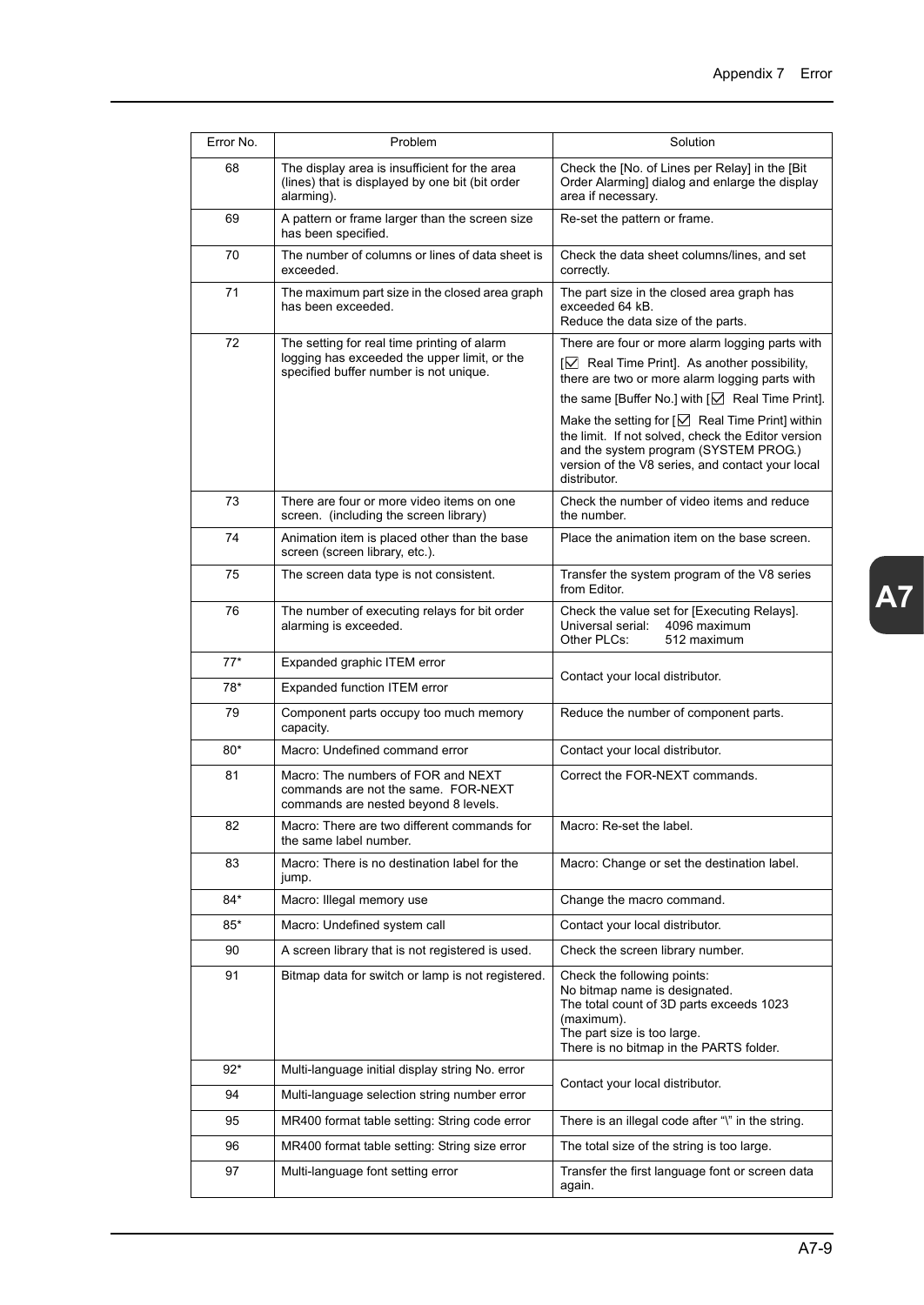| Error No. | Problem                                                                                                                                        | Solution                                                                                                                                                                               |
|-----------|------------------------------------------------------------------------------------------------------------------------------------------------|----------------------------------------------------------------------------------------------------------------------------------------------------------------------------------------|
| 99        | Registration items occupy too much memory<br>capacity.                                                                                         | Reduce the number of registration items.                                                                                                                                               |
| 100       | Universal serial: GD-80 compatible entry mode<br>is set.                                                                                       | Uncheck [GD-80 Compatible] in entry mode.                                                                                                                                              |
| 101       | Universal serial: System memory setting error                                                                                                  | Check whether or not access to the outside the<br>specified memory is attempted, such as for<br>macro indirect designation.                                                            |
| $102*$    | Connection mode setting error                                                                                                                  |                                                                                                                                                                                        |
| $103*$    | Network I/O size setting error                                                                                                                 | Contact your local distributor.                                                                                                                                                        |
| $104*$    | Network table setting error                                                                                                                    |                                                                                                                                                                                        |
| 120       | Multi-link2 is not selected for modular jack 1 or<br>2.                                                                                        | Check the connection port setting in the<br>[Multi-link2] dialog.                                                                                                                      |
| 121       | Multi-link2 port number error. The local port or<br>the total number of ports is out of the range of 1<br>to 4.                                | The value for [Local Port No.] or [Total] in the<br>[Multi-link2] dialog is out of the range of 1 to 4.<br>Set the value of [Local Port No.] or [Total] within<br>the range of 1 to 4. |
| 122       | Multi-link program is not registered.                                                                                                          |                                                                                                                                                                                        |
| 123       | Multi-link2 program is not registered.                                                                                                         | Transfer the multi-link program.                                                                                                                                                       |
| 127       | MONITOUCH does not support the remote<br>desktop window display.                                                                               | Check whether MONITOUCH is a model that<br>supports the remote desktop window display. If<br>not, remove the setting.                                                                  |
| 128       | No key code for the remote desktop window<br>display is registered in MONITOUCH.<br>Version 5.4.13.0 or earlier (SYSTEM PROG version<br>1.560) | Register the license key code for remote<br>desktop window display on the Main Menu<br>screen.                                                                                         |
| 129       | No remote desktop window display program is<br>registered in MONITOUCH.                                                                        | Update the V-SFT version and resend the<br>screen data to MONITOUCH.<br>For data transfer to a CF card, you need to<br>rewrite the data to the CF card via the CF card<br>manager.     |
| $130*$    | Ethernet: Network byte error                                                                                                                   | Contact your local distributor.                                                                                                                                                        |
| 131       | Ethernet: The local port is not set in the table.                                                                                              | Check the port number on the Main Menu<br>screen of MONITOUCH, and check that the<br>local port is set on the network table edit<br>window.                                            |
| 132       | Ethernet: The network table is not found or is<br>not the right one.                                                                           | Set [PLC Table] ([Device Connection Setting] →<br>[Target Settings]).                                                                                                                  |
| 133       | Ethernet: IP address No. error                                                                                                                 | Check the IP address in the network table edit<br>window or in the PLC table.                                                                                                          |
| 134       | Ethernet: Port No. error                                                                                                                       | Check the port number in the network table edit<br>window or in the PLC table.                                                                                                         |
| 135       | FL-net: FL-net data error                                                                                                                      | Check the setting for [FL-Net] in the<br>[Communication Parameters] dialog.                                                                                                            |
| 136       | IP address setting error: The network table<br>number selected for local port IP address is not<br>registered.                                 | Check the network table number.                                                                                                                                                        |
| 137       | The Ethernet port number of the IF driver is not<br>unique.                                                                                    | Set an unique port number for the I/F driver.                                                                                                                                          |
| 138       | The remote desktop table is not registered.                                                                                                    | Register the remote desktop table with the<br>specified number.                                                                                                                        |
| 139       | The remote desktop table is not set correctly.                                                                                                 | Check the remote desktop table settings again.<br>(Check, for example, whether an unregistered<br>remote desktop table number is specified.)                                           |
| 140       | The I/F driver version of MONITOUCH does not<br>match the version of the MONITOUCH system<br>program.                                          | Check that the MONITOUCH system program<br>(SYSTEM PROG.) version is compatible with<br>the device connected, and if necessary, update<br>the system program version.                  |
| $141*$    | Multi-link 2 connection is set.                                                                                                                | Contact your local distributor.                                                                                                                                                        |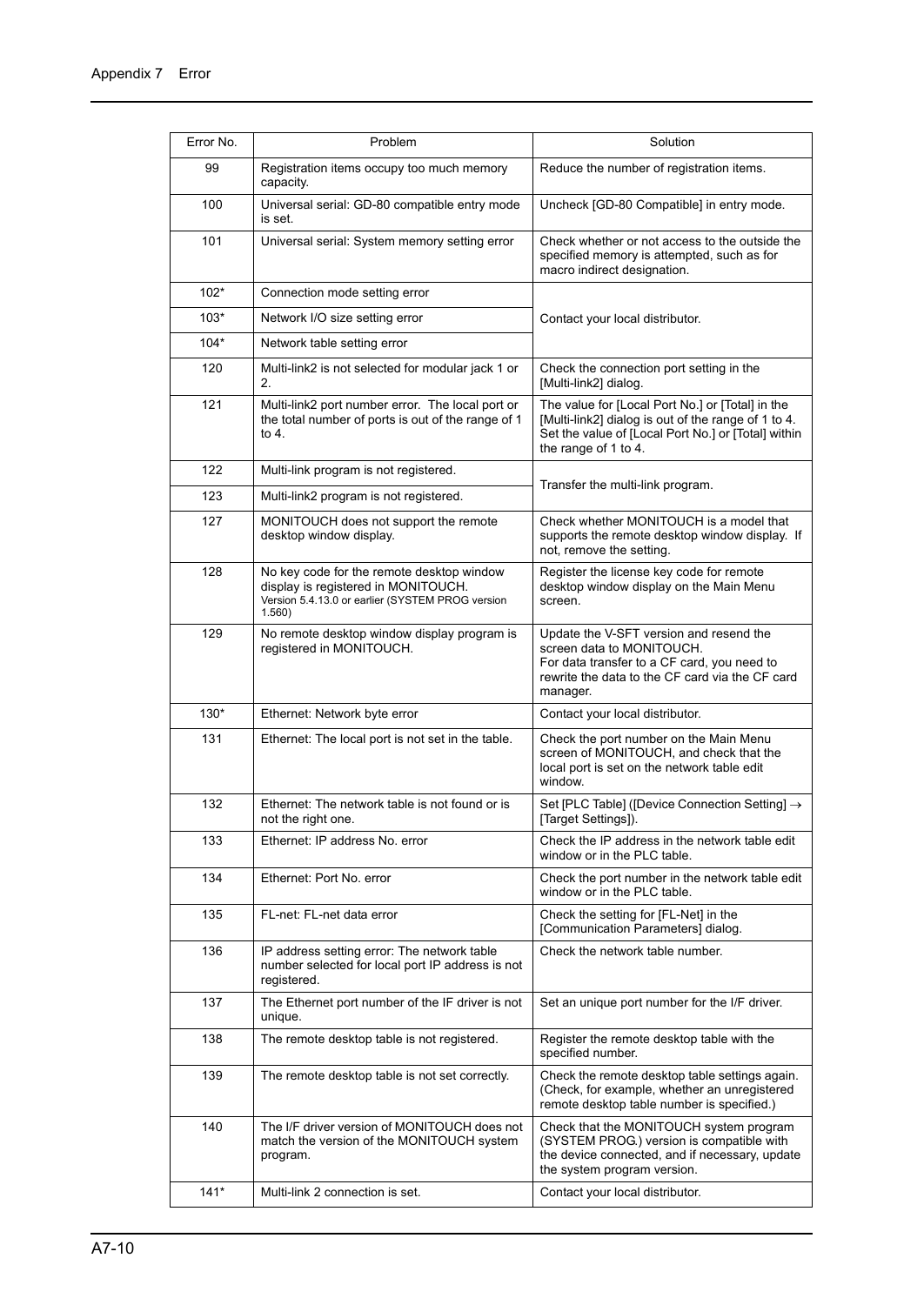| Error No. | Problem                                                                                          | Solution                                                                                                                                                                                                                                                                                                                                                                                                                   |
|-----------|--------------------------------------------------------------------------------------------------|----------------------------------------------------------------------------------------------------------------------------------------------------------------------------------------------------------------------------------------------------------------------------------------------------------------------------------------------------------------------------------------------------------------------------|
| 142       | I/F driver not registered                                                                        | Transfer the I/F driver.<br>Check the memory of the item.                                                                                                                                                                                                                                                                                                                                                                  |
| 143       | Device memory maps in the buffering area<br>setting are not set.                                 | Check the device memory map setting, and set<br>correctly.                                                                                                                                                                                                                                                                                                                                                                 |
| 145       | The setting number of a device memory map in<br>the buffering area setting is not unique.        | Check that each device memory map number is<br>unique in the buffering area setting, and set<br>correctly.                                                                                                                                                                                                                                                                                                                 |
| 146*      | Device memory map memory setting error                                                           | Contact your local distributor.                                                                                                                                                                                                                                                                                                                                                                                            |
| 150       | Ladder monitor program is not registered.                                                        | Transfer the ladder monitor program (.ldpA).                                                                                                                                                                                                                                                                                                                                                                               |
| 151       | Ladder monitor program: Model setting error                                                      | Check the PLC model of the device connected.<br>and transfer the screen data again.                                                                                                                                                                                                                                                                                                                                        |
| 152       | Ladder monitor program: Unsupported<br>language                                                  | Check the MONITOUCH model and the<br>language used in the screen data, and set<br>correctly.                                                                                                                                                                                                                                                                                                                               |
| 155       | FROM data unregistered                                                                           | The "default.dtm" file is not transferred though                                                                                                                                                                                                                                                                                                                                                                           |
|           |                                                                                                  | [⊠ Use Internal Flash ROM as Back-up Area]<br>is checked in the [General Settings] dialog<br>([System Setting] $\rightarrow$ [Unit Setting]).<br>As another possibility, no port number table is                                                                                                                                                                                                                           |
|           |                                                                                                  | found though $\lceil \bigtriangledown \rceil$ Use Port Number Table] is<br>checked in the [Device Connection Setting].<br>When this item is checked, the screen data<br>capacity of the Main Menu screen becomes 128<br>kB smaller than the case where it is not<br>checked. Check the setting.<br>If the capacity is not reduced, contact your local<br>distributor.                                                      |
| 156       | "Backup area" and "port number table" cannot<br>be used at the same time.                        | [⊠ Use Internal Flash ROM as Back-up Area]<br>is checked in the [General Settings] dialog<br>([System Setting] $\rightarrow$ [Unit Setting]), and at the<br>same time [☑ Use Port Number Table] is<br>checked in the [Communication Setting] tab<br>window of [Device Connection Setting] dialog.<br>It is not possible to use both functions at the<br>same time. Uncheck either item, and transfer<br>screen data again. |
| 157       | Some port numbers in the port number table are<br>duplicate.                                     | Be sure to set unique port numbers when the<br>port number table is changed using the<br>FROM WR macro command.                                                                                                                                                                                                                                                                                                            |
| 158       | The model set for ladder monitor program is not<br>consistent with the one for ladder data.      | Transfer the ladder data (.ldmA) of the correct<br>model.                                                                                                                                                                                                                                                                                                                                                                  |
| 159       | PLC ladder data is illegal.                                                                      | Transfer the ladder data (.ldmA) again.                                                                                                                                                                                                                                                                                                                                                                                    |
| 160       | The SRAM area size exceeds the available<br>range.                                               | Check the SRAM/clock setting.                                                                                                                                                                                                                                                                                                                                                                                              |
| 161       | The SRAM area is not formatted.                                                                  | Format the SRAM area on the SRAM/Clock<br>screen that can be displayed from the Main<br>Menu screen.<br>Check that the battery voltage is not lowered.                                                                                                                                                                                                                                                                     |
| 162       | Data in the SRAM area does not match the<br>MONITOUCH system program version.                    | Check the MONITOUCH system program<br>version, and contact your local distributor.                                                                                                                                                                                                                                                                                                                                         |
| 163       | The SRAM/clock setting does not match the<br>SRAM area format.                                   | Format the SRAM area on the SRAM/Clock<br>screen that can be displayed from the Main<br>Menu screen.                                                                                                                                                                                                                                                                                                                       |
| 164       | The simulator program version does not match<br>the version of the MONITOUCH system<br>program.  | Check the MONITOUCH system program<br>version and the compatible simulator program<br>versions.                                                                                                                                                                                                                                                                                                                            |
| 165       | Device memory map data is registered for a<br>model that does not support device memory<br>maps. | Delete the device memory map.                                                                                                                                                                                                                                                                                                                                                                                              |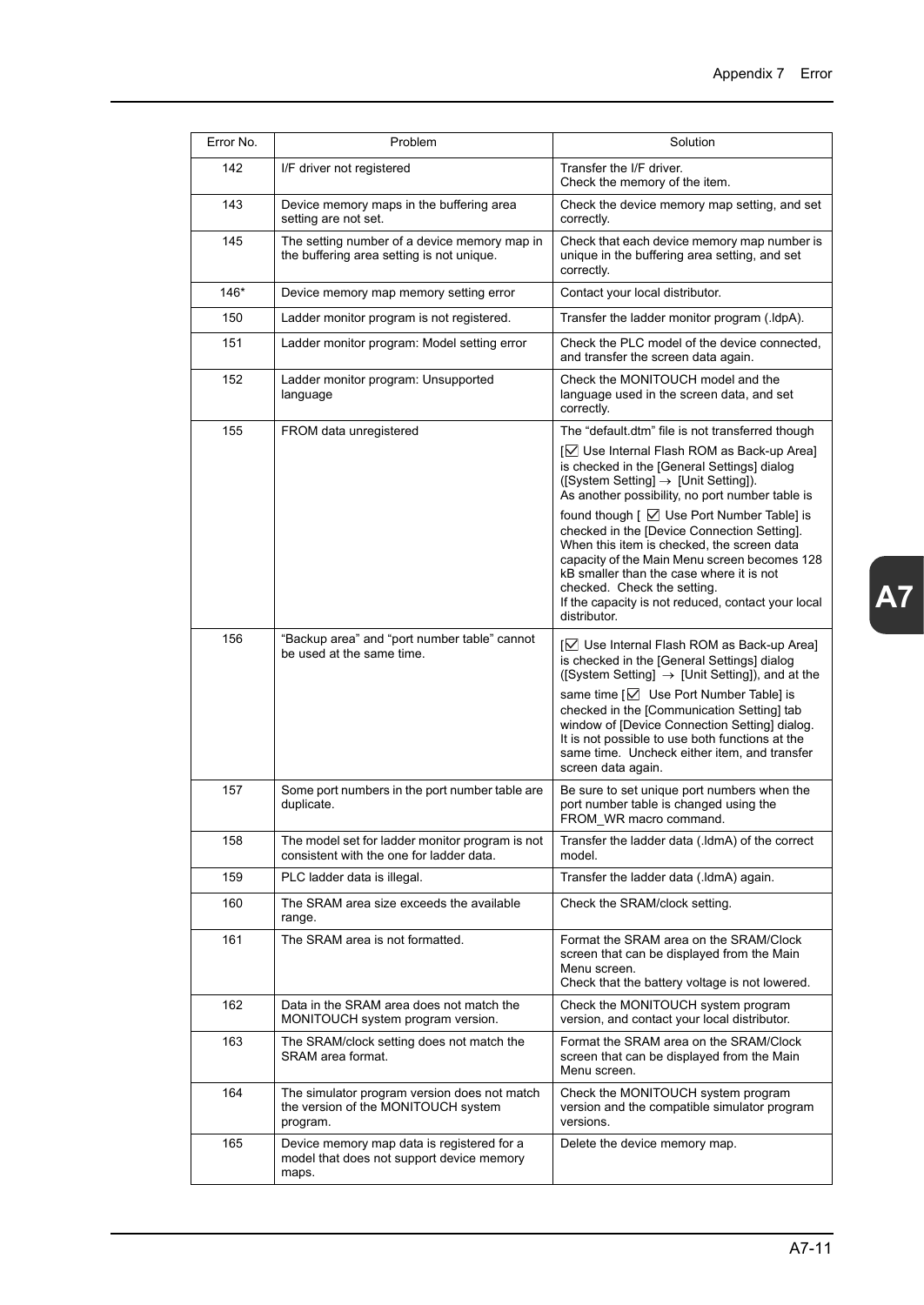| Error No. | Problem                                                                                                                                                            | Solution                                                                                                                                                                                                                                                                                                                                            |
|-----------|--------------------------------------------------------------------------------------------------------------------------------------------------------------------|-----------------------------------------------------------------------------------------------------------------------------------------------------------------------------------------------------------------------------------------------------------------------------------------------------------------------------------------------------|
| 166       | The function set for the serial port is duplicated.                                                                                                                | Error: $166 (0 : x)$<br>Sub item number                                                                                                                                                                                                                                                                                                             |
|           |                                                                                                                                                                    | The sub item number shows;<br>0: CN1<br>1: MJ1<br>2: MJ2<br>Specify a unique function (Simulator, etc.) for<br>each port.                                                                                                                                                                                                                           |
| 170       | The ladder communication program is not found<br>in MONITOUCH.                                                                                                     | [Use Ladder Tool] is selected in the [Device<br>Connection Setting] dialog, but no ladder<br>communication program is found in the V8<br>series.<br>When you do not execute ladder transfer,<br>uncheck the box for $[\square]$ Use Ladder Tool].<br>When performing ladder transfer, transfer the<br>ladder communication program to<br>MONITOUCH. |
| 171       | The PLC model set for screen data does not<br>match the model of the ladder communication<br>program.                                                              | Transfer the ladder communication program for<br>the PLC model.                                                                                                                                                                                                                                                                                     |
| 172       | The ladder communication program is stored in<br>MONITOUCH.                                                                                                        | [Use Ladder Tool] is not selected in the [Device]<br>Connection Setting] dialog; however, the ladder<br>communication program is stored in<br>MONITOUCH.<br>Check the box for [Use Ladder Tool].                                                                                                                                                    |
| 173       | [Use Ladder Tool] is selected in the [Device<br>Connection Setting] dialog; however, the<br>connection mode other than "1:1" is selected for<br>[Connection Mode]. | Ladder transfer supports "1:1" connection only.<br>When you do not execute ladder transfer,<br>uncheck the box for $\Box$ Use Ladder Tooll.<br>When executing ladder transfer, select "1:1" for<br>[Connection Mode] in the [Communication<br>Setting] tab window.                                                                                  |
| 174       | The I/F driver that does not support ladder<br>communication is set.                                                                                               | Check that the I/F driver supports ladder<br>communication.                                                                                                                                                                                                                                                                                         |
| 175       | (V808CH only)<br>MONITOUCH does not support the ladder<br>communication.                                                                                           | Check the ladder communication setting.                                                                                                                                                                                                                                                                                                             |
| 183       | The printer model is not right.                                                                                                                                    | Transfer the printer driver for the model that is<br>set for screen data.                                                                                                                                                                                                                                                                           |
| 184       | Printer driver is not found.                                                                                                                                       | Transfer the printer driver.                                                                                                                                                                                                                                                                                                                        |
| 185       | (V806 only)<br>No option unit is installed.                                                                                                                        | Check the option unit setting in the [Edit Model<br>Selection] dialog ([System Setting] $\rightarrow$ [Edit]<br>Model Selection]).<br>Install the option unit DU-01.                                                                                                                                                                                |
| 186       | (V806 only)<br>No option unit is installed.                                                                                                                        | Remove the option unit DU-10 once and install<br>it again.                                                                                                                                                                                                                                                                                          |
| 187       | Check that the device memory map number<br>specified in the buffering area setting is used for<br>periodical writing or synchronized writing.                      | Check the data in the device memory map.                                                                                                                                                                                                                                                                                                            |
| 188       | In the device memory maps specified for<br>periodical writing or synchronized writing, the<br>same memory address is specified.                                    | Check the data in the device memory map.                                                                                                                                                                                                                                                                                                            |
| 189       | The Japanese conversion program is not<br>registered in MONITOUCH.                                                                                                 | Transfer the Japanese conversion program.                                                                                                                                                                                                                                                                                                           |
| 192*      | I/F driver setting error                                                                                                                                           |                                                                                                                                                                                                                                                                                                                                                     |
| 193*      | The common data sheet setting is not<br>registered.                                                                                                                | Contact your local distributor.                                                                                                                                                                                                                                                                                                                     |
| 194*      | The memory card setting is not registered.                                                                                                                         |                                                                                                                                                                                                                                                                                                                                                     |
| $195*$    | VIO input/output memory is not registered.                                                                                                                         |                                                                                                                                                                                                                                                                                                                                                     |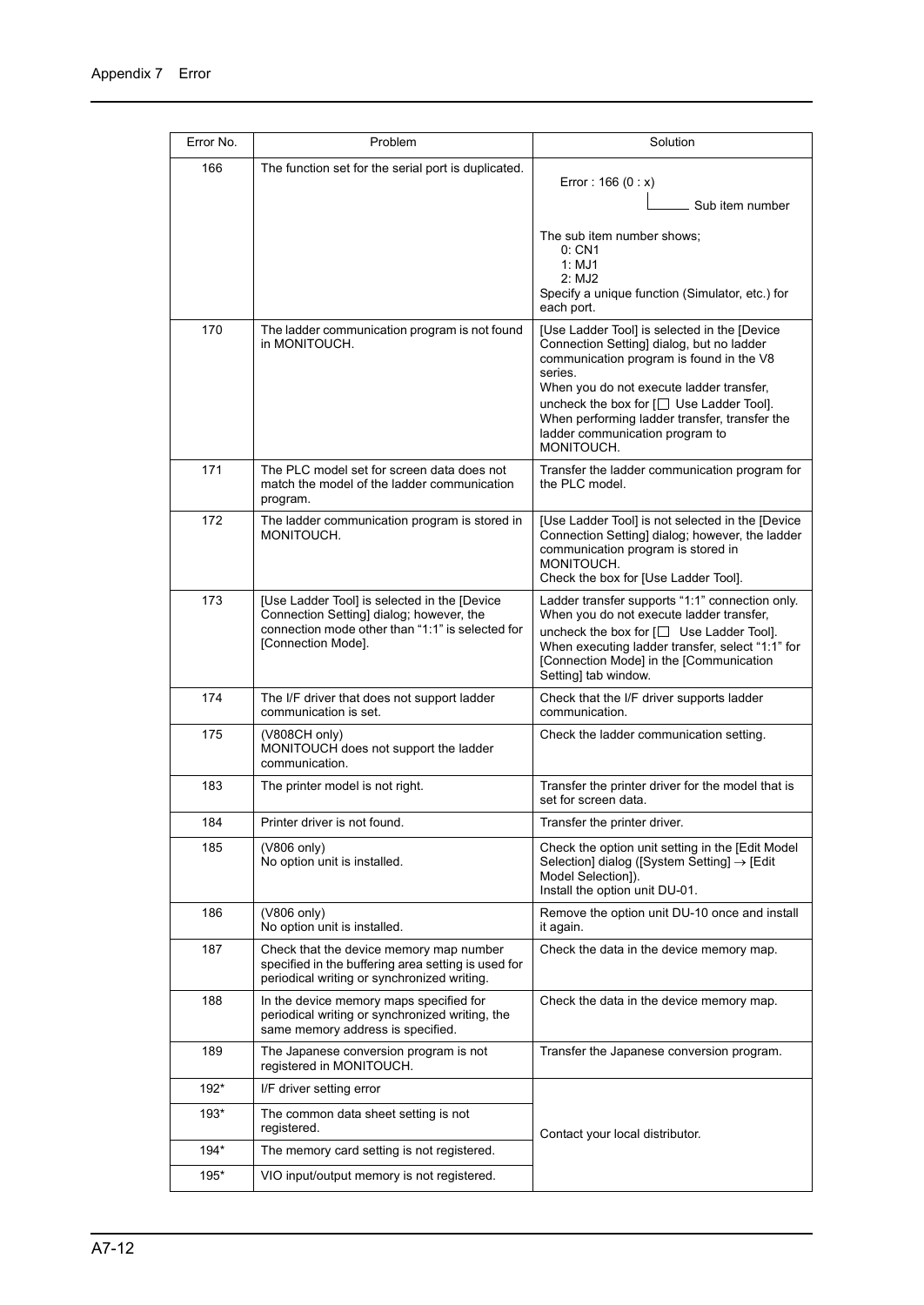| Error No. | Problem                                                                                                                                      | Solution                                                                                                                                                                                                                                                                                                                       |
|-----------|----------------------------------------------------------------------------------------------------------------------------------------------|--------------------------------------------------------------------------------------------------------------------------------------------------------------------------------------------------------------------------------------------------------------------------------------------------------------------------------|
| 196       | The data stored on the CF card is not correct.                                                                                               | This error may relevant to the operation of<br>storing on CF card (data of screen, 3D parts,<br>$etc.$ ).<br>Use a CF card, on which data is stored correctly<br>via the CF card manager.                                                                                                                                      |
| 197       | (V808CH only)<br>The TB2 is the port dedicated to RS-232C.                                                                                   | Check the port set in the screen data.                                                                                                                                                                                                                                                                                         |
| 198       | (V808CH only)<br>The TB3 is the port dedicated to RS-422 or<br>RS-485.                                                                       | Check the port set in the screen data.                                                                                                                                                                                                                                                                                         |
| 199       | Multiple functions are allocated to the USB port.                                                                                            | Multiple functions are allocated to the USB-B<br>port. Use the USB port for only one of USB<br>simulator, PictBridge printer, and USB ladder<br>communication.                                                                                                                                                                 |
| $201*$    | Total byte count error                                                                                                                       | Contact your local distributor.                                                                                                                                                                                                                                                                                                |
| 202       | The touch switch setting is not right.                                                                                                       | Select the touch switch type appropriate for the<br>MONITOUCH model.                                                                                                                                                                                                                                                           |
| 203       | The memo pad function not available with<br>matrix switch type is found.                                                                     | Delete the item (= memo pad).                                                                                                                                                                                                                                                                                                  |
| 204       | Manual setting type font data is not transferred.                                                                                            | Manual setting type font data is not transferred.<br>Characters in automatic setting type font are<br>displayed correctly; however, if not in automatic<br>setting type font, they are displayed in 12 points<br>tentatively.<br>Check the setting in the [Manual Font Setting]<br>dialog, and transfer the screen data again. |
| 206       | No sound unit is installed.                                                                                                                  | Install option unit "GU-xx".                                                                                                                                                                                                                                                                                                   |
| 207       | No video unit is installed.                                                                                                                  | Install option unit "GU-00" or "GU-10".                                                                                                                                                                                                                                                                                        |
| 208       | There is no gateway setting.                                                                                                                 | To use the e-mail function, be sure to set<br>gateway on the network table (Ethernet).                                                                                                                                                                                                                                         |
| 209       | PLC ladder data is not registered.                                                                                                           | Transfer the ladder data (.ldmA).                                                                                                                                                                                                                                                                                              |
| 214       | No key code for the remote desktop window<br>display is registered in MONITOUCH.<br>Version 5.4.14.0 or later (SYSTEM PROG version<br>1.570) | Register the license key code for remote<br>desktop window display on the Main Menu<br>screen.                                                                                                                                                                                                                                 |
| 215       | The SRAM area is used. Connect the battery.                                                                                                  | Although the use of SRAM is set in the<br>[SRAM/Clock Setting] dialog, no battery is<br>connected. Connect the optional battery<br>(V7-BT) to the back of MONITOUCH.                                                                                                                                                           |
| 216       | A data sheet includes an item that cannot be<br>printed.                                                                                     | Recheck the data sheet screen. Remove the<br>unusable item.                                                                                                                                                                                                                                                                    |

#### **Item numbers**

The item number shows the editing screen or other place where the error is detected.

- 0 : Header
- 1 : Network table
- 2 : Buffering area
- 3 : Barcode
- 4 : Memory card
- 5 : External character 16
- 6 : External character 32
- 7 : Message group
- 8 : Dot pattern
- 9 : Graphic library
- 10 : Page block
- 11 : Direct block
- 12 : Screen block